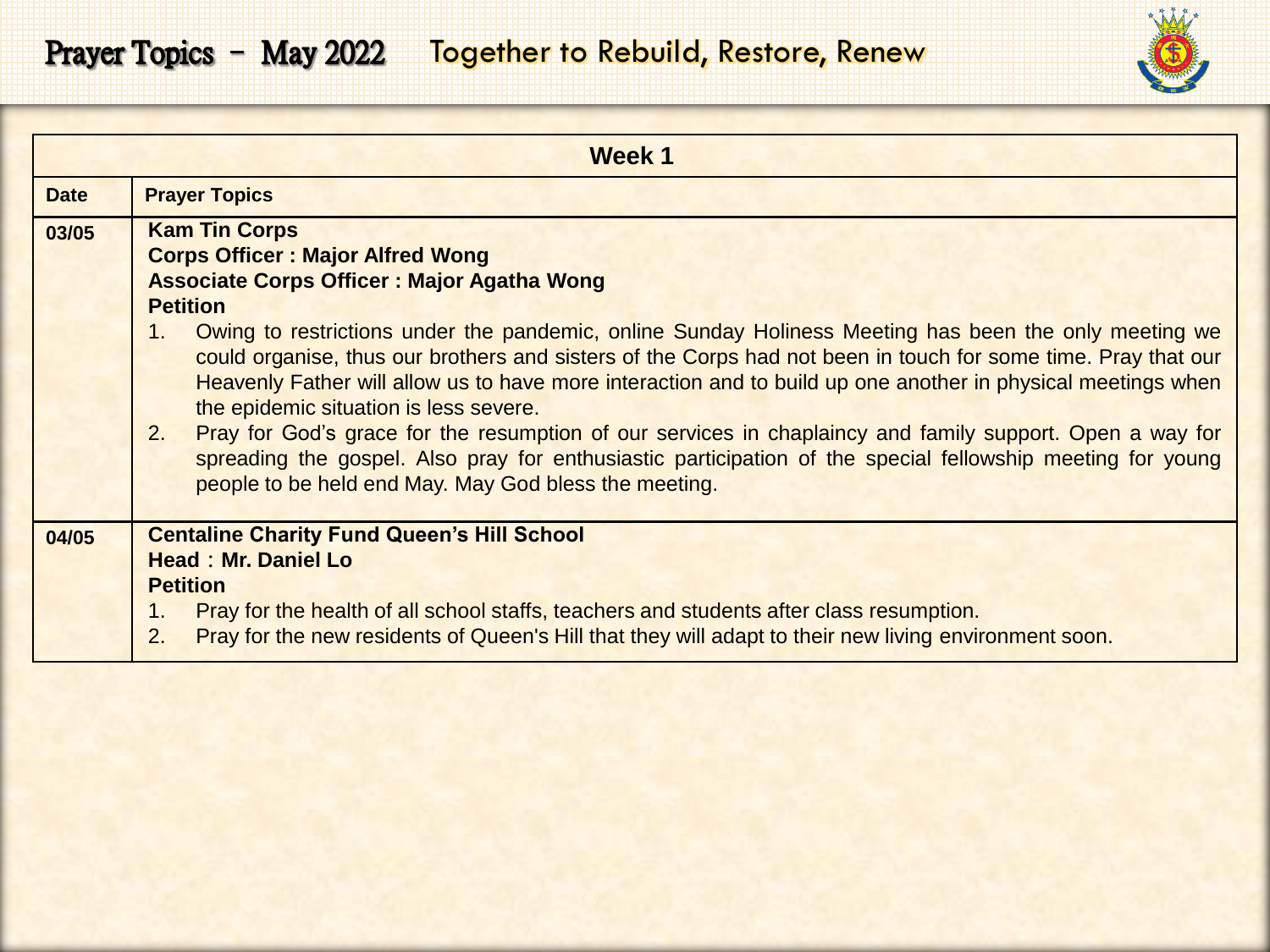

|             | <b>Week 1</b>                                                                                                                                   |
|-------------|-------------------------------------------------------------------------------------------------------------------------------------------------|
| <b>Date</b> | <b>Prayer Topics</b>                                                                                                                            |
| 05/05       | <b>THURSDAY WORLDWIDE PRAYER MEETING</b>                                                                                                        |
|             | <b>India Central Territory</b>                                                                                                                  |
|             | <b>TC: Colonel Yaqoob Masih</b><br><b>CS: Lt.-Colonel Masilamony Stalin</b>                                                                     |
|             | Officers 743(A532/R211) Aux-Capts 11 Envoy 2 Corps 275                                                                                          |
|             | Sr Soldiers 75,464 Adherents 5,736 Jr Soldiers 17,557                                                                                           |
|             | <b>Petition</b>                                                                                                                                 |
|             | 1. Evangeline Booth Hospital opening: This is a core project of the Territory, and the hospital building is<br>completed and ready for opening. |
|             | 2. Officer Health (Active and Retired): Most of our officers both active and retired are having various health                                  |
|             | issues. This year from January five active officers were PTG and Retired. This is big concern to the Territory.                                 |
|             | 3. Cadets Commissioning "Messengers of Reconciliation Session" - Commissioning and Ordination to be                                             |
|             | held on 7 and 8 May 2022                                                                                                                        |
|             | 4. Territorial Review by IHQ                                                                                                                    |
|             | 5. Towards Self Support Territory: Territory is striving hard to move forward Towards Self Support by the year                                  |
|             | 2025.                                                                                                                                           |
| 06/05       | <b>Shaukeiwan Community Day Rehabilitation Service</b><br><b>Asst. Service Supervisor: Ms. Kian Ching</b>                                       |
|             | <b>Petition</b>                                                                                                                                 |
|             | 1. May our staff be strengthened and filled with God's power, so that we have faith and wisdom to continue                                      |
|             | providing services that fulfil the needs of our service users under the severe epidemic situation.                                              |
|             | 2. Pray for God's joy and peace upon our service users and their family. Pray that there are people who are willing                             |
|             | to give and help fulfil the spiritual and material needs of the people in need.                                                                 |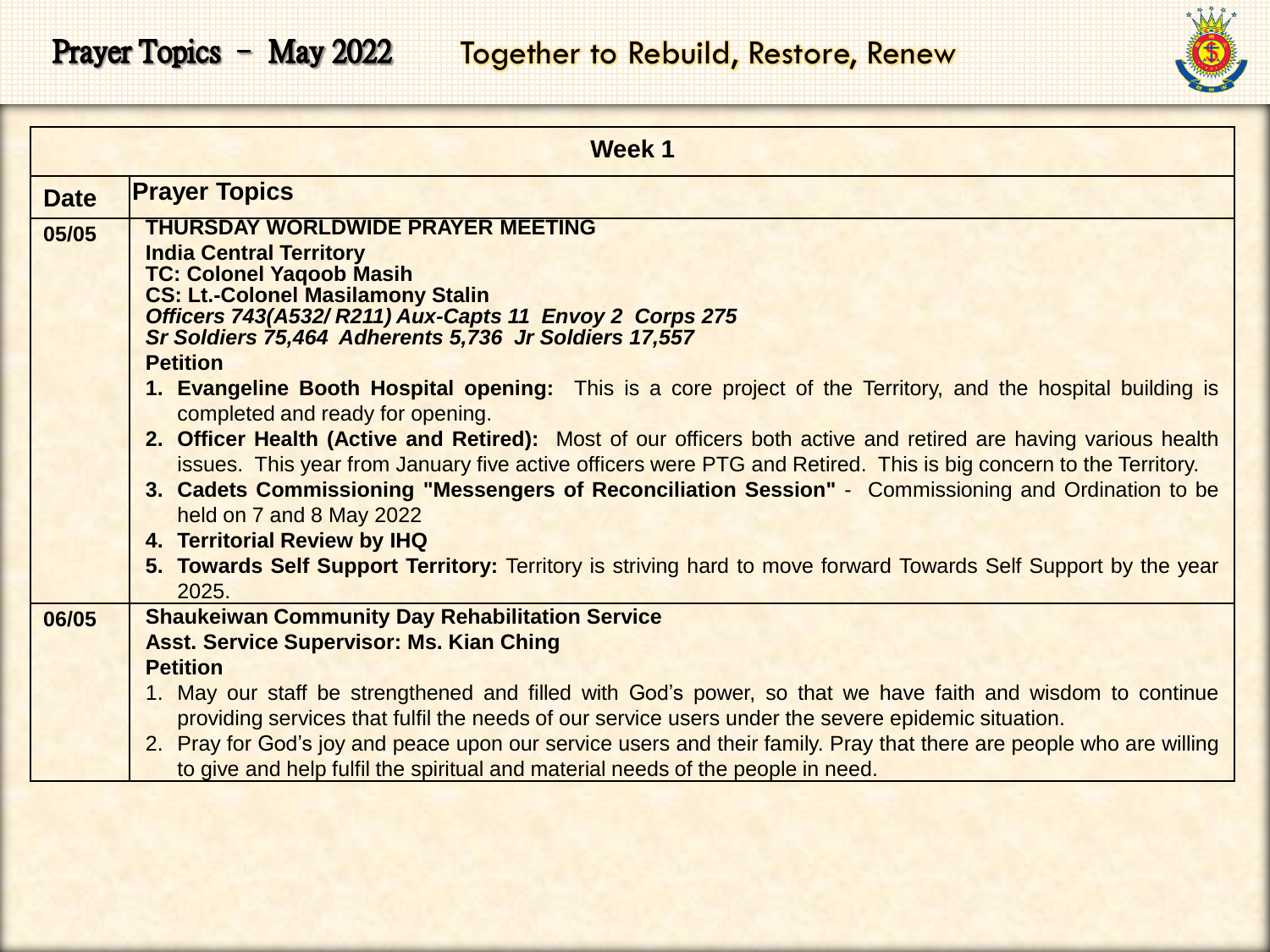

|             | Week 2                                                                                                                                                                                                                                                                                                                                                                                                                                                                                                                                                                                                                                                                   |
|-------------|--------------------------------------------------------------------------------------------------------------------------------------------------------------------------------------------------------------------------------------------------------------------------------------------------------------------------------------------------------------------------------------------------------------------------------------------------------------------------------------------------------------------------------------------------------------------------------------------------------------------------------------------------------------------------|
| <b>Date</b> | <b>Prayer Topics</b>                                                                                                                                                                                                                                                                                                                                                                                                                                                                                                                                                                                                                                                     |
| 10/05       | <b>William Booth Corps</b><br><b>Corps Officer: Major Bruce Tam</b><br><b>Petition</b><br>Pray for Soldiers and their families being infected with COVID-19.<br>Pray for William Booth Secondary School students and families whose household income was greatly<br>2.<br>affected by the pandemic.                                                                                                                                                                                                                                                                                                                                                                      |
| 11/05       | <b>Centaline Charity Fund School</b><br><b>Head: Ms. Wong Ching Sze</b><br><b>Petition</b><br>1. We pray to God for good physical, mental and spiritual well-being amidst the severe outbreak of the<br>Coronavirus. With the power of God, we pray that all staff, students and parents can overcome all the<br>challenges and be blessed by God.<br>2. The school has resumed face-to-face lessons in late April. We pray for God's blessings upon all staff and<br>students so that they can learn in a safe and healthy campus. We also pray that the students will be motivated<br>and work hard so that they can grow in physical, spiritual and academic aspects. |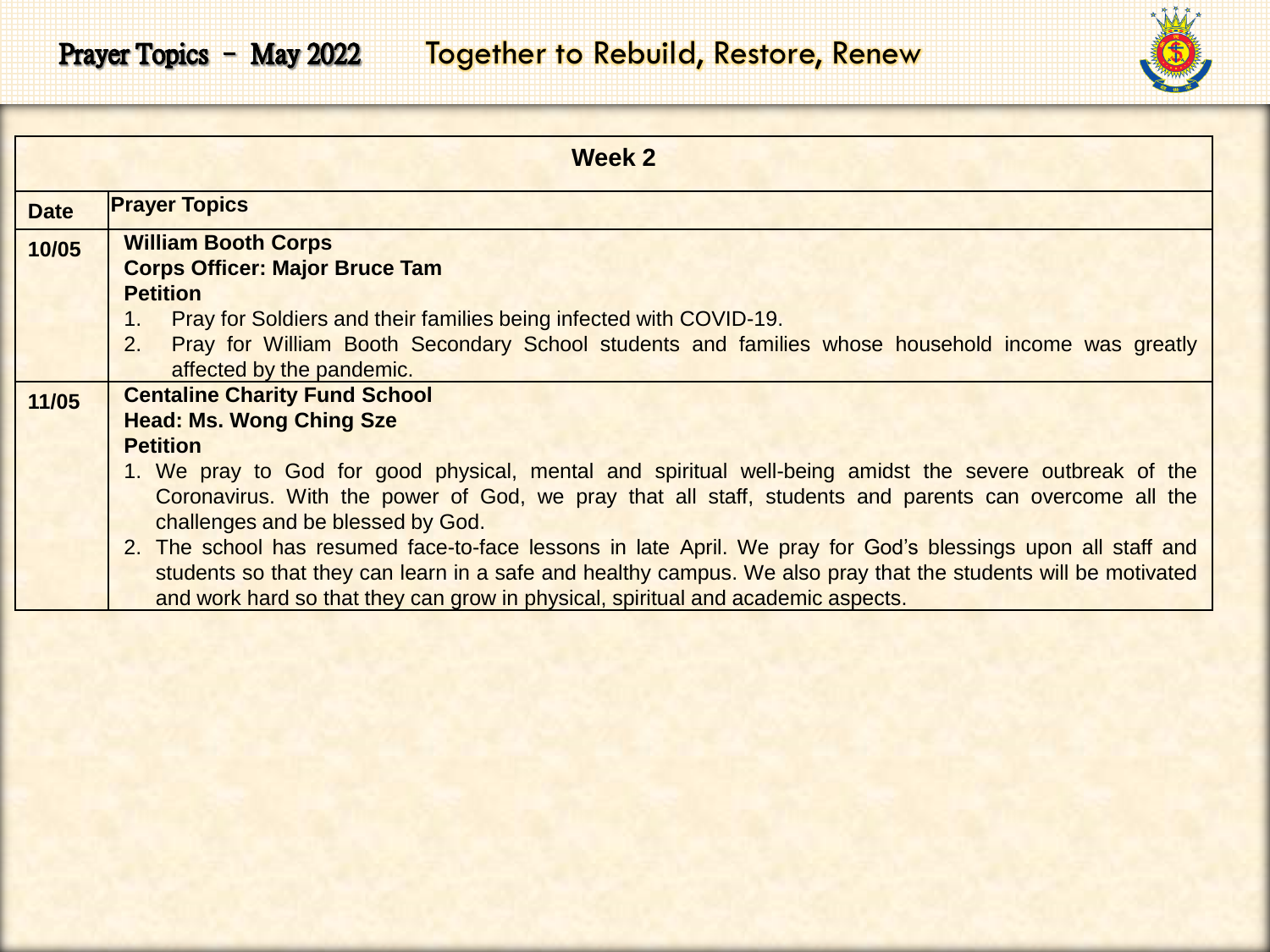

|             | <b>Week 2</b>                                                                                                       |
|-------------|---------------------------------------------------------------------------------------------------------------------|
| <b>Date</b> | <b>Prayer Topics</b>                                                                                                |
| 12/05       | <b>THURSDAY WORLDWIDE PRAYER MEETING</b><br><b>HK &amp; Macau Command</b><br><b>OC: Lt.-Colone Bob Lee</b>          |
|             | <b>GS: Major Minny Chan</b><br>Officers 50 (A29/R21) Corps 16 Outpost 1 Cadet 1                                     |
|             | Sr Soldiers 2,445 Jr Soldiers 477 Adherents 12                                                                      |
|             | <b>Petition</b>                                                                                                     |
|             | 1. For the covid-19 epidemic in Hong Kong - Pray that it will be kept under control soon, and that no quarantine    |
|             | is required for the General when he visits the Command as scheduled this October.                                   |
|             | 2. For the urgent need of officers in the Command - Pray that God will continue to motivate and influence our       |
|             | salvationists to respond to the urgent call of the Lord to be candidates and be trained as officers.                |
|             | 3. Pray for the Officers Brengle Retreat Day Camp at the end of May - that the lives of all officers and their      |
|             | hearts be strengthened and resolved to serve the Lord and renewed and empowered by the Holy Spirit.                 |
|             | 4. May God bless our Command's Social Services, Educational Services, and Spiritual ministries, that we             |
|             | could live out the Kingdom of God and bring more people to receive the blessings of the Gospel.                     |
| 13/05       | <b>Tak Tin Community Day Rehabilitation Centre</b>                                                                  |
|             | <b>Asst. Service Supervisor: Mr. Ken Wong</b>                                                                       |
|             | <b>Petition</b>                                                                                                     |
|             | 1. May our staff be strengthened and filled with God's power, so that we have faith and wisdom to continue          |
|             | providing services that fulfil the needs of our service users under the severe epidemic situation.                  |
|             | 2. Pray for God's joy and peace upon our service users and their family. Pray that there are people who are willing |
|             | to give and help fulfil the spiritual and material needs of the people in need.                                     |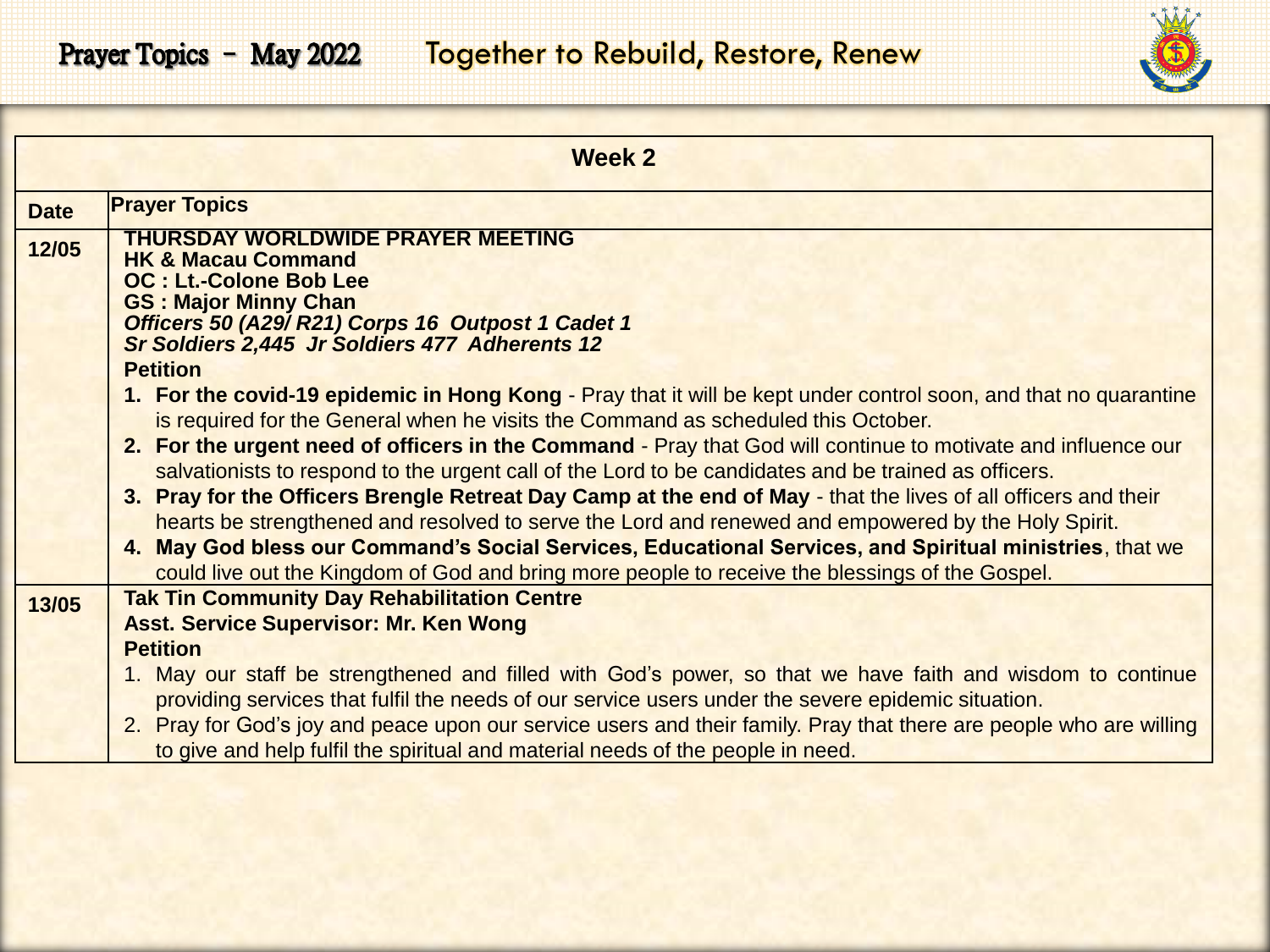

|             | <b>Week 3</b>                                                                                                                                                                                                      |
|-------------|--------------------------------------------------------------------------------------------------------------------------------------------------------------------------------------------------------------------|
| <b>Date</b> | <b>Prayer Topics</b>                                                                                                                                                                                               |
| 16/05       | <b>Finance Department</b>                                                                                                                                                                                          |
|             | <b>Finance Director : Ms. Helen Wong</b>                                                                                                                                                                           |
|             | <b>Petition</b>                                                                                                                                                                                                    |
|             | Praise God for keeping us healthy and joyful.<br>1.                                                                                                                                                                |
|             | Pray that we remember to seek God's help during difficult times and challenges.<br>2.<br>Pray that we have faith in God.<br>3.                                                                                     |
| 17/05       | <b>English Speaking Corps</b>                                                                                                                                                                                      |
|             | <b>Corps Officer: Captain Maria Cecilia Codoy</b>                                                                                                                                                                  |
|             | <b>Petition</b>                                                                                                                                                                                                    |
|             | 1. Continue to pray for the online ministry for ESC Comrades.                                                                                                                                                      |
|             | 2. Pray for the reaching out ministry (Doing Something) of ESC to comrades and other Foreign Domestic Workers                                                                                                      |
|             | who are displaced and have no place to go at this time of restrictions for the church to accommodate                                                                                                               |
|             | them. Pray that in this difficult time, they will continue to feel God's love and care.                                                                                                                            |
|             | 3. Pray that the ministry and work of ESC will continue while we are looking for a new place for worship. Let the                                                                                                  |
|             | provision of a new place become an opportunity to thrive and bring more souls to Jesus.<br><b>Lam Butt Chung Memorial School</b>                                                                                   |
| 18/05       | <b>Head: Mr. Tany Chan</b>                                                                                                                                                                                         |
|             | <b>Petition</b>                                                                                                                                                                                                    |
|             | 1. The Covid-19 pandemic has caused economic downturn and rising unemployment, and the lower-income and                                                                                                            |
|             | disadvantaged groups have suffered the most during the past few months. A majority of the School students'                                                                                                         |
|             | families fall in this group. Parents have submerged many negative emotional symptoms facing the constant                                                                                                           |
|             | financial difficulties and thus posing intense stress to their children, which in turn affect our students' growth and                                                                                             |
|             | study.                                                                                                                                                                                                             |
|             | 2. The School originally planned for the 20th Anniversary Celebration on 30 June 2022. With the sudden change                                                                                                      |
|             | of the School Holiday arrangement, the School is seeking wisdom from our Lord for the best ways to manage                                                                                                          |
|             | all these chaotic changes and preparatory work for this event. The School wishes to express our deepest<br>thanksgiving from our hearts and provide the best work from our hands, and may His name be glorified on |
|             | earth.                                                                                                                                                                                                             |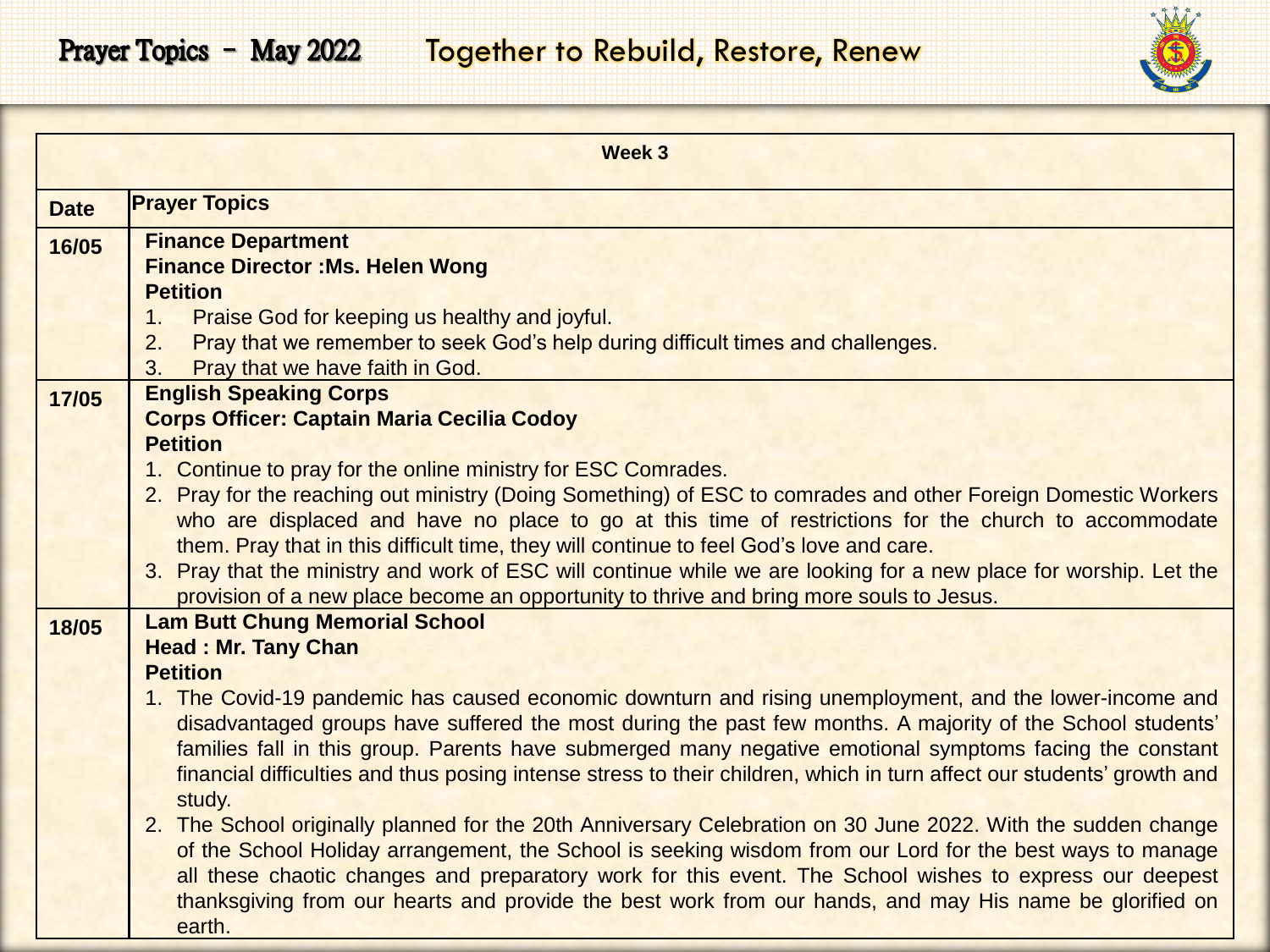

|             | Week 3                                                                                                                                                                                  |
|-------------|-----------------------------------------------------------------------------------------------------------------------------------------------------------------------------------------|
| <b>Date</b> | <b>Prayer Topics</b>                                                                                                                                                                    |
| 19/05       | <b>THURSDAY WORLDWIDE PRAYER MEETING</b><br><b>Ghana Territory</b><br><b>TC: Colonel Samuel Amponsah</b><br><b>CS: Lt-Colonel Friday S. Ayanam</b>                                      |
|             | Officers 285(A221/ R64) Aux-Capts 31 Envoy 5 Corps 132 Outpost 168<br>Sr Soldiers 21,877 Jr Soldiers 4,839 Adherents 20                                                                 |
|             | <b>Petition</b>                                                                                                                                                                         |
|             | 1. Thank God for the triumph of His word in our lives which has been so evident in our lives individually and<br>corporately as Salvationists.                                          |
|             | 2. Let us pray the Territorial Commander and the TPWM because they have a lot to do as the CS & TSWM are<br>yet not in.                                                                 |
|             | 3. Pray that all Salvationists will get to know and be sensitive to the Territorial Strategic plan in everything they do,<br>especially our Corps, societies, and the various commands. |
|             | 4. Pray for the success of our Centenary Congress in August this year with the visit of General Brian Peddle and<br><b>Commissioner Rosalie Peddle.</b>                                 |
|             | 5. Pray for leadership at all levels.                                                                                                                                                   |
|             | 6. Pray for spiritual revival.                                                                                                                                                          |
| 20/05       | 7. Pray for development of Youth Work.<br><b>Walking in Love-Support Children with Special Needs</b>                                                                                    |
|             | <b>Service Supervisor: Ms. Vinette Cheung</b>                                                                                                                                           |
|             | <b>Petition</b>                                                                                                                                                                         |
|             | 1. Pray for good health in the body, mind and soul of all our colleagues, service users and their families.                                                                             |
|             | 2. Pray for suitable candidates to join us and strengthen our team.                                                                                                                     |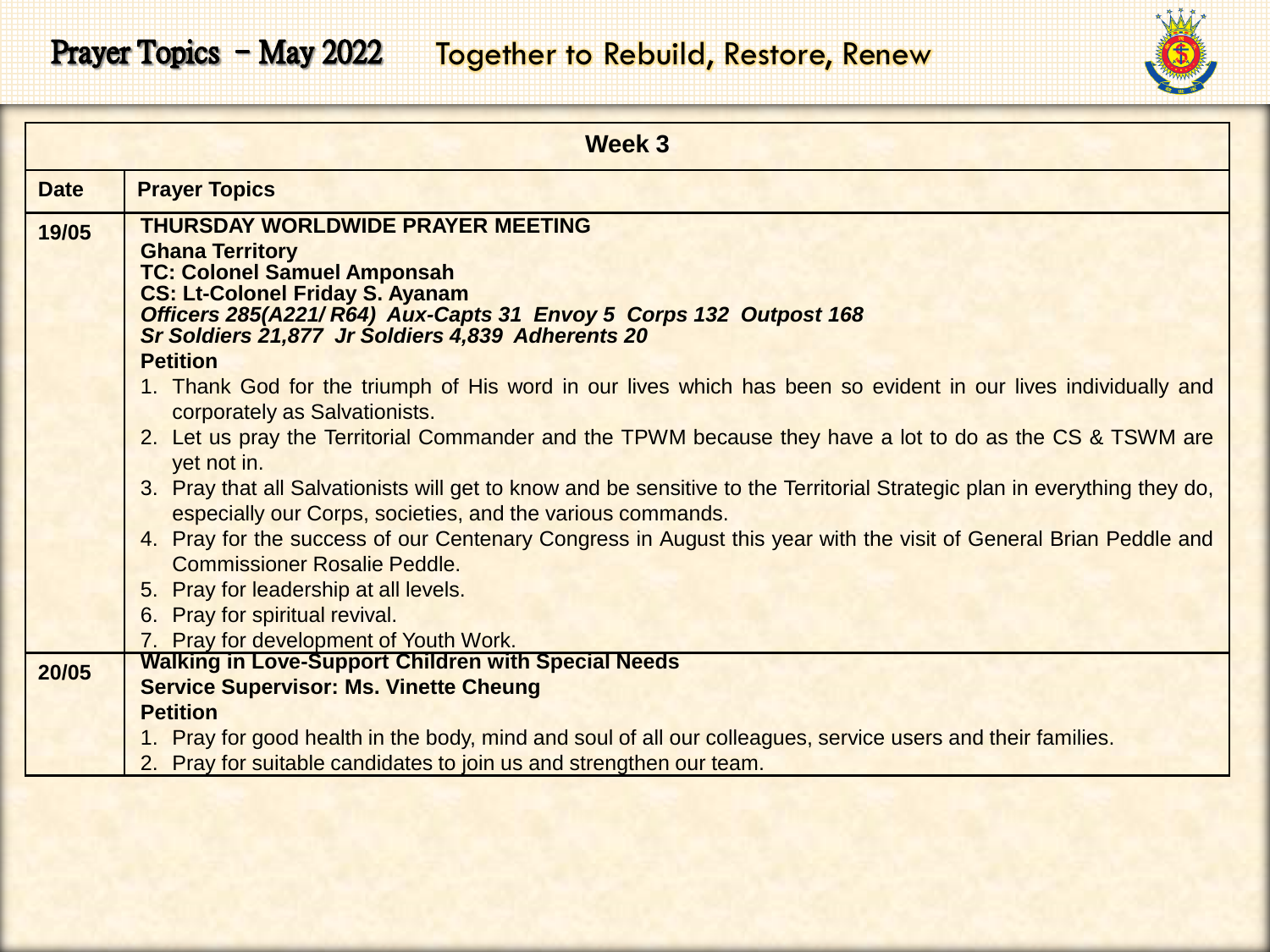## Prayer Topics - May 2022 Together to Rebuild, Restore, Renew



| <b>Week 4</b> |                                                                                                                             |
|---------------|-----------------------------------------------------------------------------------------------------------------------------|
| <b>Date</b>   | <b>Prayer Topics</b>                                                                                                        |
| 23/05         | <b>Property Department</b>                                                                                                  |
|               | <b>Property Director: Mr. Jack Tsang</b>                                                                                    |
|               | <b>Petition</b>                                                                                                             |
|               | Pray that the Lord will give us strength to demonstrate our integrity and professionalism in a field that<br>1 <sup>1</sup> |
|               | demands our very best.                                                                                                      |
|               | Pray that the staff will have good health and wisdom to cope with our work.<br>2.                                           |
| 24/05         | <b>HKIE Corps</b>                                                                                                           |
|               | <b>Corps Officer: Lieutenant Michael Lam</b>                                                                                |
|               | <b>Associate Corps Officer: Lieutenant Forrest Tsoi</b>                                                                     |
|               | <b>Petition</b>                                                                                                             |
|               | Pray for cohesiveness among brothers and sisters of the Corps amid the pandemic. Also pray for their<br>1.                  |
|               | relationship with God.                                                                                                      |
|               | 2.<br>Pray for a caring community as we practise the spirit of 'One Army' amid the pandemic.                                |
| 25/05         | <b>Shek Wu School</b>                                                                                                       |
|               | <b>Principal : Ms. Addy Cheung</b>                                                                                          |
|               | <b>Petition</b>                                                                                                             |
|               | 1. Pray for the loving care and strength from our Father upon all staff, students, parents and those who give               |
|               | support to Shek Wu School.                                                                                                  |
|               | 2. Give thanks for the strength and provision following the resumption of school life.                                      |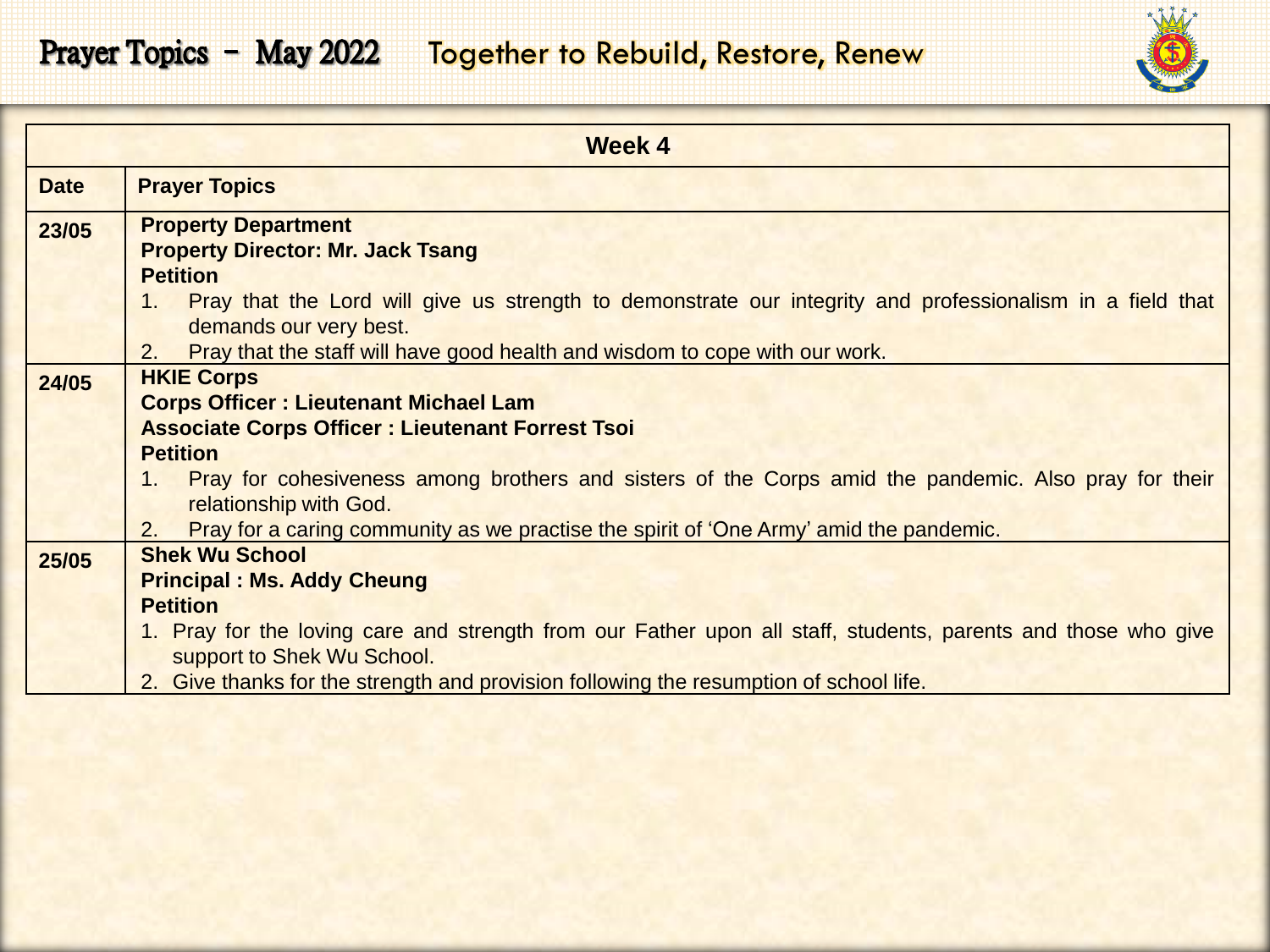

| <b>Week 4</b> |                                                                                                                                                                                                                                                                                                                                                                                                                                                                                                                                                          |
|---------------|----------------------------------------------------------------------------------------------------------------------------------------------------------------------------------------------------------------------------------------------------------------------------------------------------------------------------------------------------------------------------------------------------------------------------------------------------------------------------------------------------------------------------------------------------------|
| <b>Date</b>   | <b>Prayer Topics</b>                                                                                                                                                                                                                                                                                                                                                                                                                                                                                                                                     |
| 26/05         | <b>THURSDAY WORLDWIDE PRAYER MEETING</b><br><b>Carribbean Territory</b><br><b>TC: Commissioner Devon Haughton</b><br><b>CS:Lt.-Colonel Morris Vincent</b><br>Officers 317(A240/R77) Aux-Capts 5 Envoy 7 Corps 130 Outposts 45<br>Sr Soldiers 12,521 Jr Soldiers3,557 Adherents 2,233                                                                                                                                                                                                                                                                     |
|               | <b>Petition</b><br>1. Thank God for the ministry of The Salvation Army in the Caribbean Territory.<br>2. Pray for 135 years of Congress Celebration in February 2023.<br>3. Pray for our 8 cadets who are preparing for summer field training.<br>4. Pray for the unity in this territory, that all officers, soldiers, adherents and employees feel included in the<br>mission.<br>5. Pray for a spiritual revival to take place so that men and women will respond to the call for full time service,<br>especially the English Speaking.              |
| 27/05         | Bradbury Home of Loving Kindness; Lung Hang Residence for Senior Citizens; Kam Tin RSC<br><b>Service Supervisor: Ms. Chu Suk Wah</b><br><b>Petition</b><br>Pray for suitable treatment and speedy recovery for all staff and residents who are infected with COVID-19.<br>1.<br>Pray that the pandemic will go soon, so that our residents and all people in Hong Kong may resume normal<br>2.<br>life.<br>Pray for family members of our residents who are infected with COVID-19. Besides physical healing, pray for<br>3.<br>peace and joy upon them. |